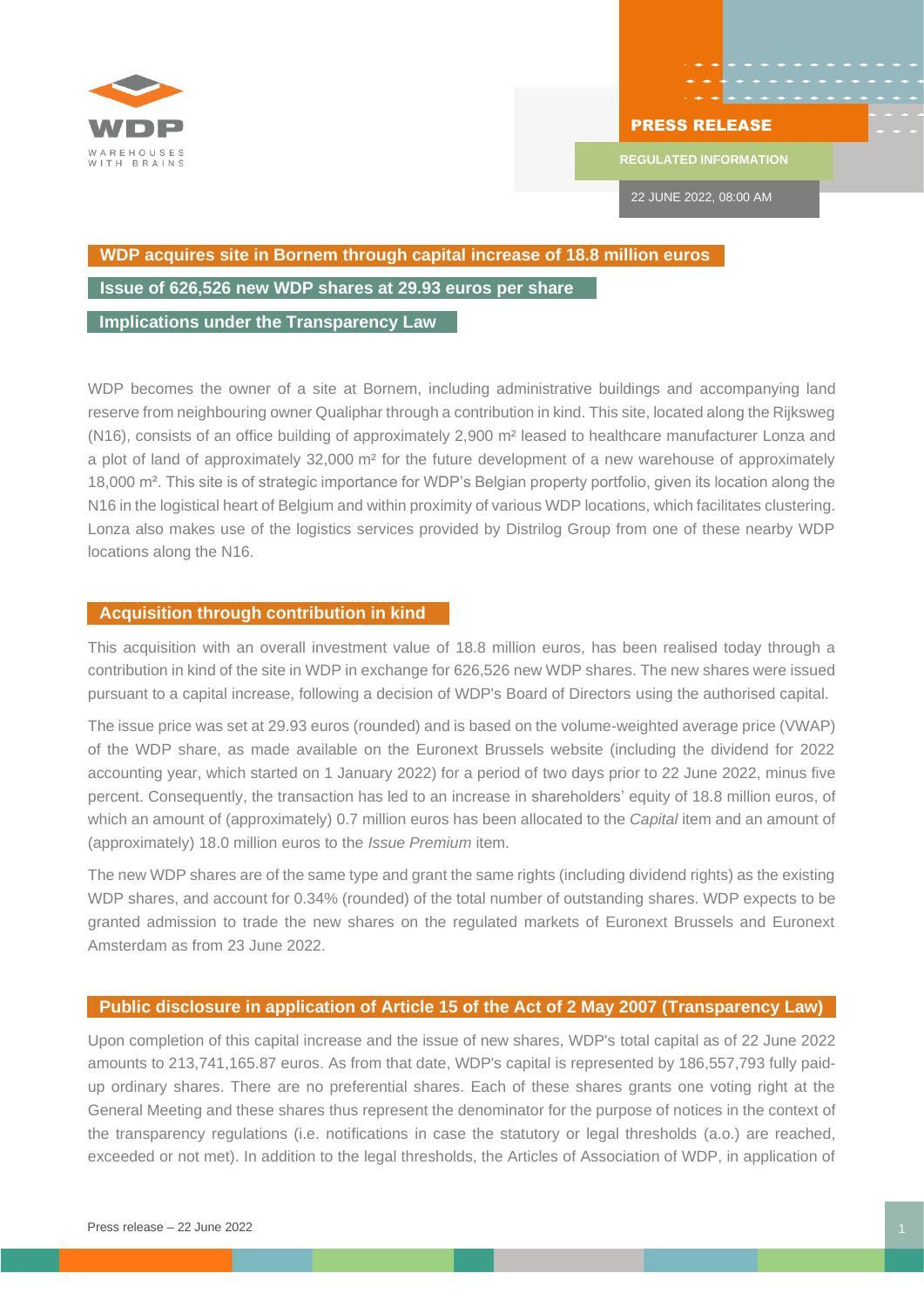



Article 18 §1 of the Transparency Legislation, provide for additional statutory thresholds of 3% and 7.5%. No outstanding options or subscription rights that entitle holders to shares have been issued.